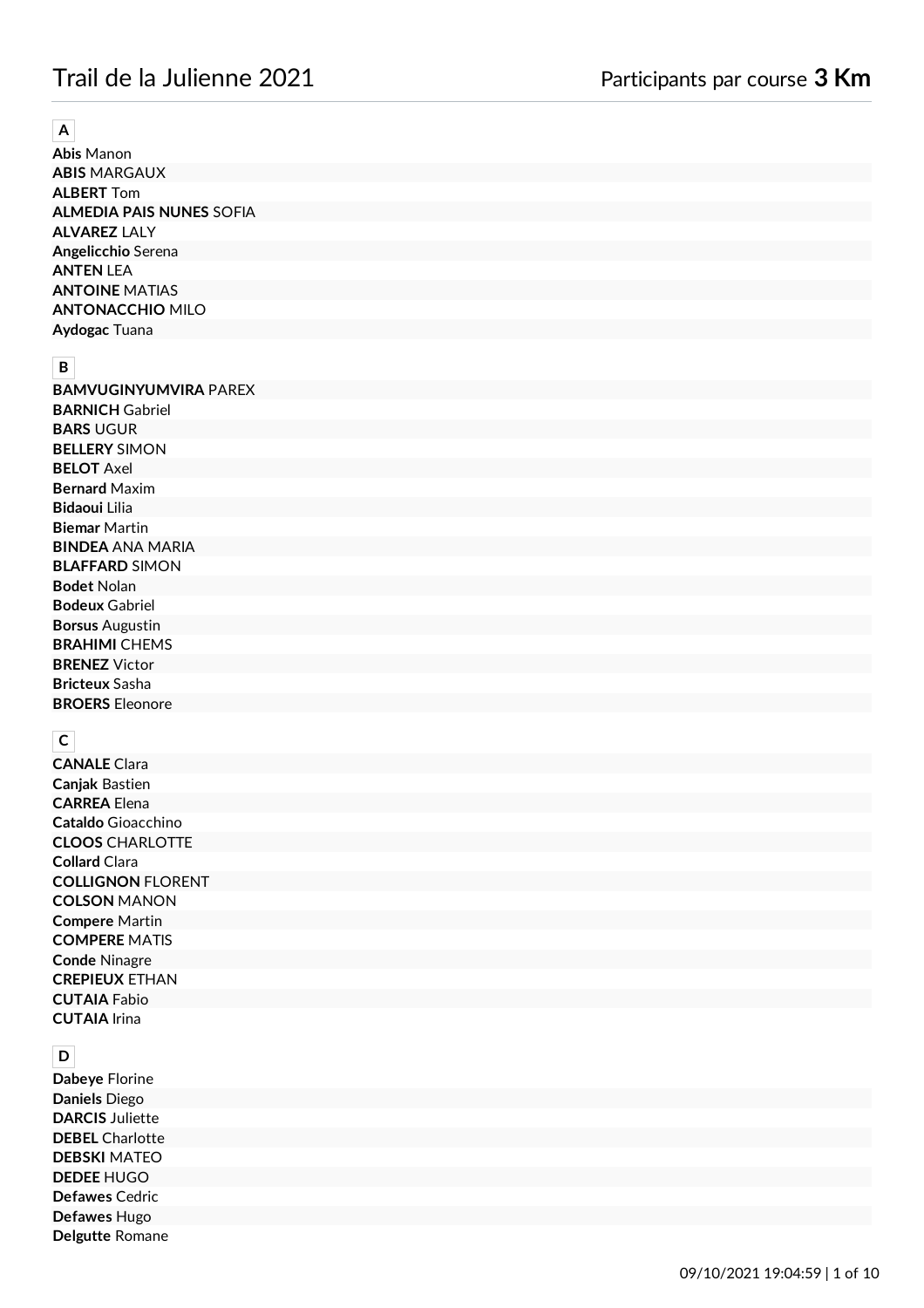**DERIBREUX** GAETAN **DI GIUSEPPE** Hugo **DIRIX** MAELYS **DODEMONT** LIONEL **Dorthu** Nathan **DOSSIN** Thierry **Douven** Lou **Douven** Sam **Drion** Etienne **DRION** Victor **DUMONCEAU** AURELIEN **Durkaya** Beyzanur **DURKAYA** DUMIA

# **E**

**Emo** Titouan **ERPICUM** Norah

# **F**

**Fontaine** Lea **Fortemps** Nola **FORTEMPS** Nell **Francois** Zoe

#### **G**

**GEUSENS** AURIANE **GILON** NOELIA **GLOUDEN** Gaspard **GLOUDEN** Thomas **Godin** Nicolas **GRAILLET** Lucas **Grosjean** Lore **Grulois** Thea **GUMUSBOGA** UMUT

#### **H**

**HANSON** EVA **HELLINX** BAPTISTE **Hendrick** Lenny **HENDRICK** ELENA **Heusschen** Celeste **HOCHSTENBACH** LORIS **HUYNEN** CHARLOTTE

## **I**

**Ilardi** Samuel

## **J**

**Jacobs** Gabrielle **JACQUES** LOUISE **JAMAIGNE** LOUIS **JANSEN** EVA **JEHAES** Eleanore **Joassart** Robin **JOLLY** TIFFANY

#### **K KAANEN** DYLAN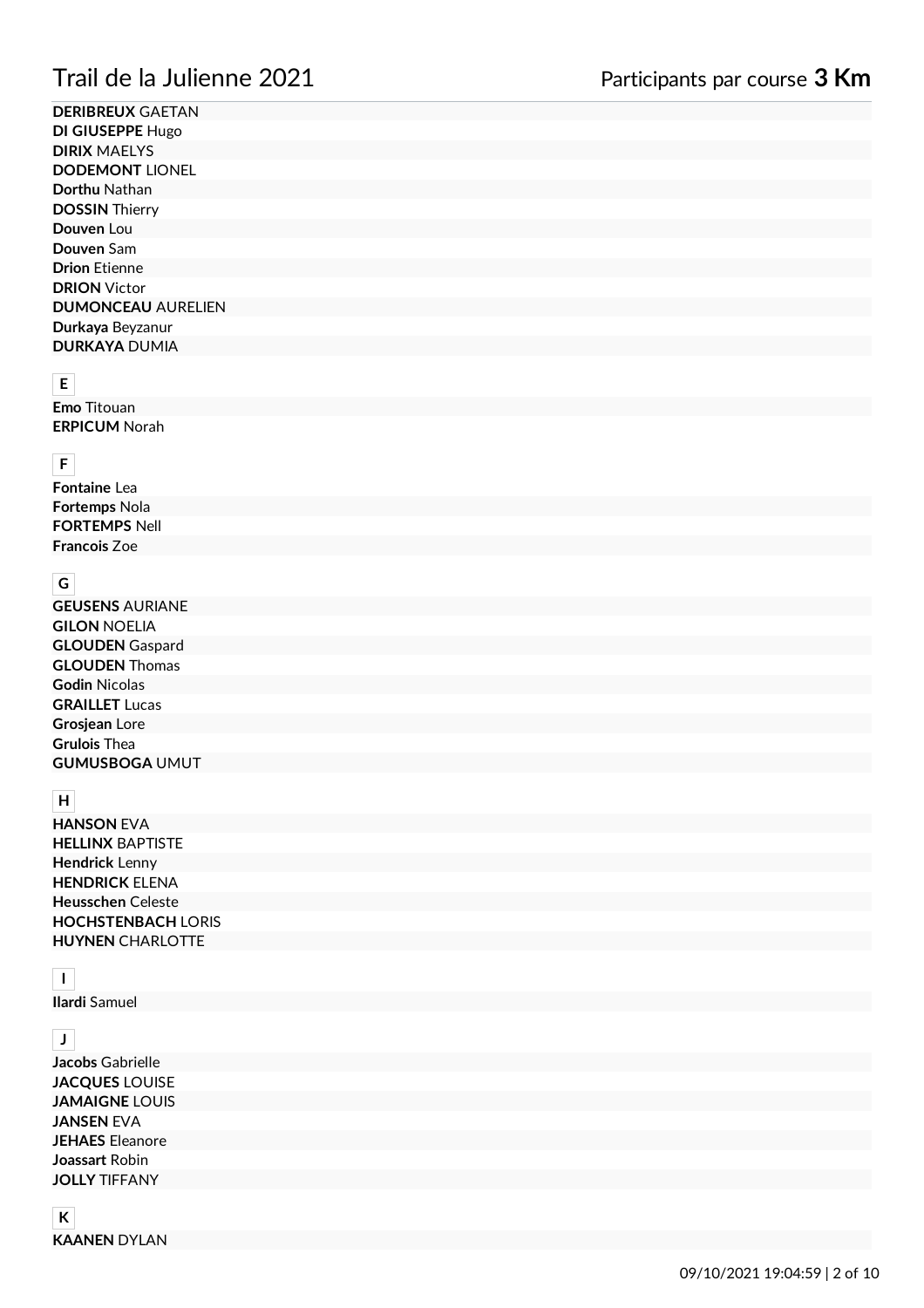**Kempeneers** Robin **Keser** Pascal **Keyeux** Romane **KIRKOVE** NAOMI **KOJCIN** BELMIN **KUPPENS** EMMA **Kus** Medine

## **L**

**Lacroix** Aymerick **LACROIX** AYMERICK **Lafaurie** Tristan **LAMARQUE** MEDERICK **LARMUSEAU** AUDREY **LEMAIRE** Noa **LEMMELYN** MICHAELLE **Lemonte** Alexandre **Lemonte** Lena **Lenglois** Marie **LOLY** LISA **LONGLE** SARAH **LONNEUX** SEBASTIEN **Loppe** Gael **LORQUET** Kiara

#### **M**

**Macchione** Laura **MAES** Lucas **MAIRLOT** Antonin **Malagnini** Pierre **MARCHI** CLEMENT **MASSIN** Arthur **MEEUS** ALAN **METENS** OPHELIA **MICHA** THEO **Mordant** Noemie **MORVANT** Nora **Moxhet** Martinien **Muller** Efe

## **N**

**Nawezi** Noemie **Nizet** Karim

## **O**

**Olivier** Maelle **OZER** DAVID

#### **P**

**PASINI** LUCA **PASMANS** JUSTIN **PAUWELS** CLEMENCE **PEREZ** Maoro **PETRARCA** Claudia **PHILIPPART** FELICIE **PINSART** Martin **PIRAUX** Lyna **PIRCAK** TAMARA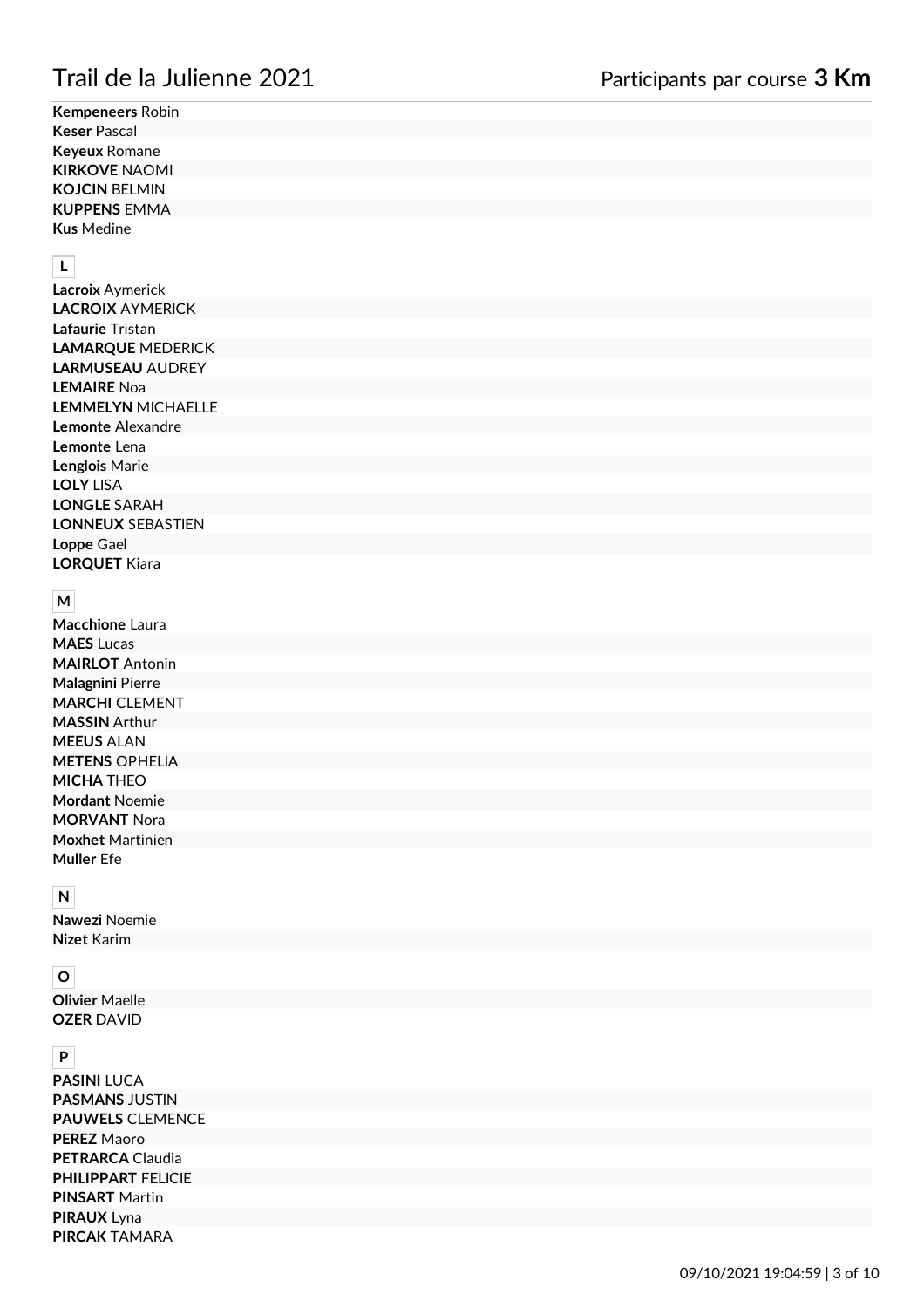**PLENAY** Olivier **Ploemmen** Bastien **POSLON** CARLA **PUFAIT** ELEA

#### **Q**

**QUETS** AUDREY **Quoibion** Sophie

#### **R**

**Regout** Ashley **RENDERS** LUCIE **Renson** Amandine **REYNDERS** LISA **RUBES** TAISSIA

## **S**

**SCHOUTENDE** MANON **Schreurs** Emelyne **Schrouff** Lisa **Schrouff** Louis **Simon** Ambre **SLUYSMANS** DAMIEN **SMEETS** ROMANE **SPRONCK** Tom **STASSIN** KLOE **STRAETMANS** GILLES **STRAETMANS** Tom

# **T**

**TANCREDI** ALEX **Teheux** Alicia **TEHEUX** Olivia **THEWISSEN** MARIE **THOMSIN** ALEXANDRE **Thunissen** Luca **TRICHARD** ROMAIN **TROKART** ELSA

#### **V**

**Van Daele** Clara **VAN GANS** Nora **VAN WYNEN** LORE **VANDERMEULEN** CHLOE **Vanpuyvelpe** Loic **Vansteen** Hugo **Verhees** Romain **Vitello** Mattis **VOUE** MAXIME

#### **W**

**Wagelmans** Nina **WECHZELER** QUENTIN

#### **Y**

**Yaba** Koudjama **Yoyaiche** Malika **Yoyailye** Zakatia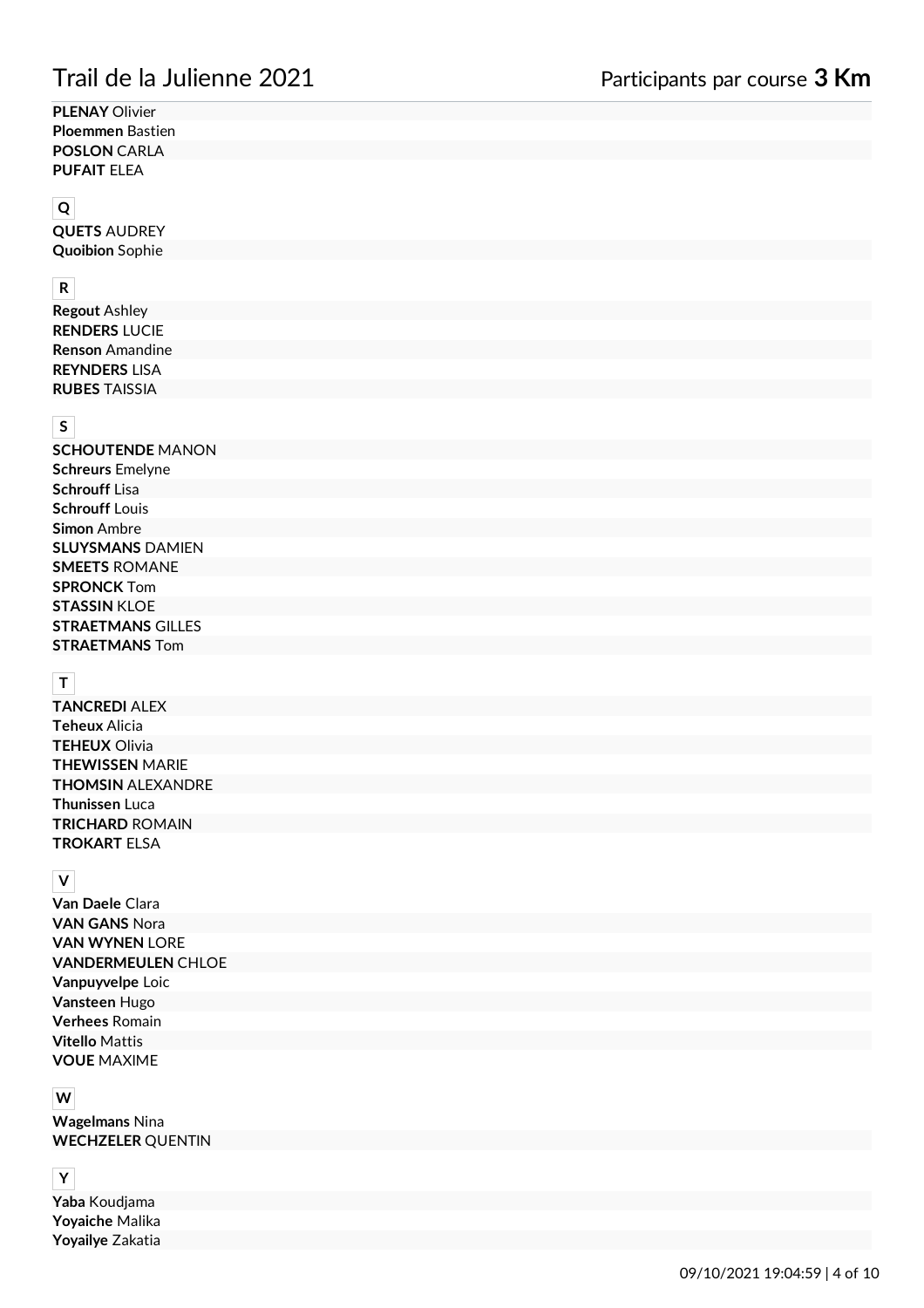# Trail de la Julienne 2021 Participants par course **6 Km**

#### **B**

**BAR** Raymond **BIEMAR** HELENE **Bonhomme** Laura

## **C**

**Charlier** Helene **CLAES** Mathilde **Cointin** Julie **CRAUWELS** Louis

# **D**

**Defourny** Lola **Delcour** Sylvie **Demonceau** Isabelle **Devalet** Adrien **Dicarlo** Pascal **Dobbelstein** William **DUBOIS** Julie **DURBUY** Laurence

# **F**

**Fanielle** Thomas

## **G**

**GILLARD** Gaelle **Granville** Adrien

## **H**

**Hanssen** Eloise **Hensenne** Tim **Herzet** Sylvie **Heusschen** Christine **HOUBION** Ludovic

## **J**

**Jaspart** Cédric **JASPART** Olivier **Joassart** Arthur

# **K**

**Killian** Fomel

## **L**

**Lambot** Eline **Lambot** Lucie **Lejeune** Anae **Leleux** Bastien **Leleux** Christian

#### **M**

**Maenhout** Aline **Melard** Michel **MILASLI** Ali **MILASLI** Serkan **MOCQUAX** Claire **MONSEZ** Bastien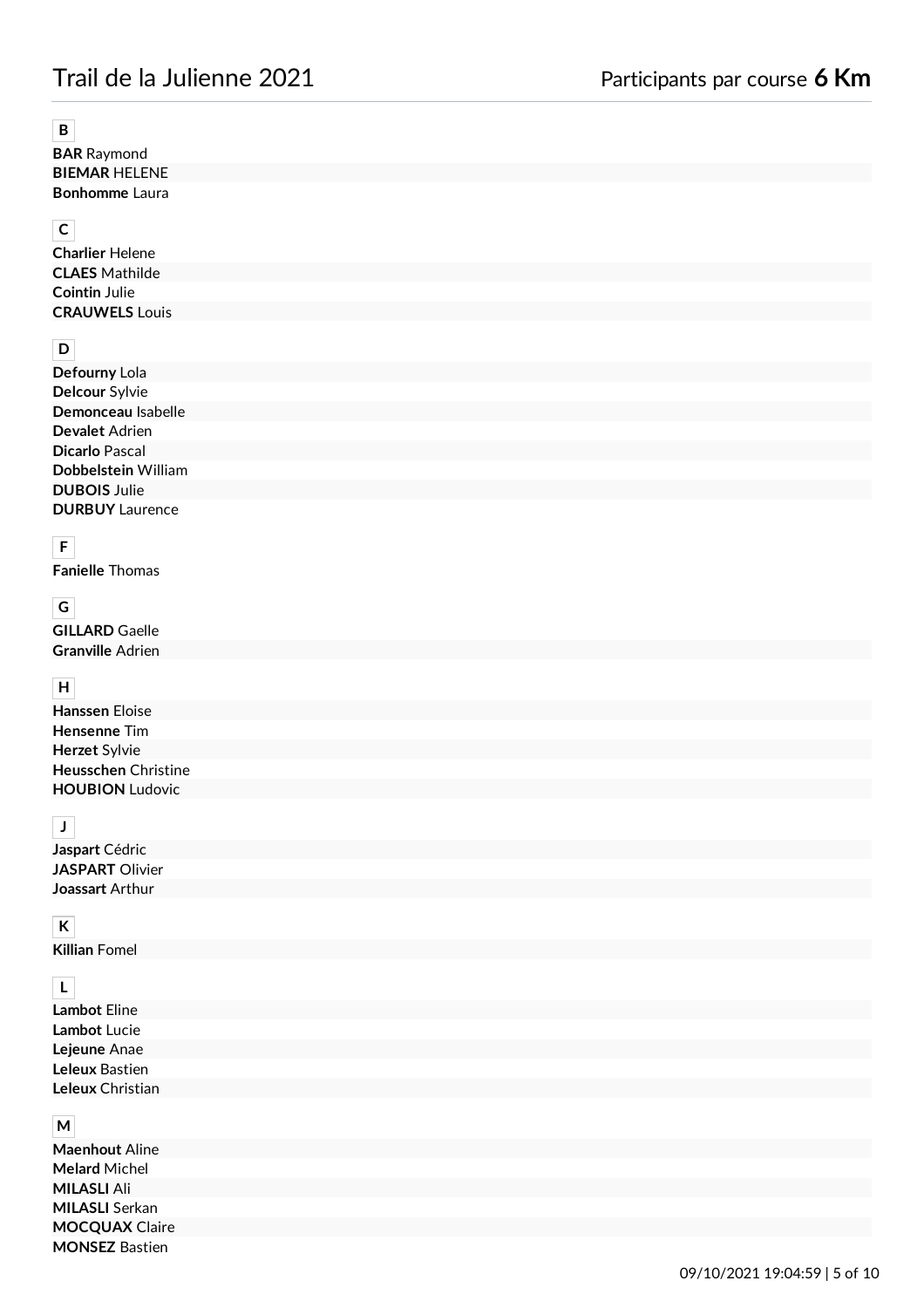**MONSEZ** Lucas **MOROVICH** Nicolas **Mucci** Sandro **Muolo** Nathalie

#### **N**

| <b>Nizet Karim</b>  |
|---------------------|
| <b>NIZET</b> Pascal |
| Ntumba Tiki Noah    |
| Ntumba Tiki Patrick |

# **P**

| <b>PIERRON</b> Thomas    |
|--------------------------|
| <b>Polart Clara</b>      |
| Preto Lizambri Breyda    |
| Preto Lizambri Sebastian |
| <b>PROSMANS Benjamin</b> |

# **Q**

**QUOILIN** Vincent

## **R**

**Racoux** Daniele **RIXHON** Manon **Roox** Sabine **RUYMAEKERS** Geoffrey

#### **S**

**Scalco** Rudy **SCIERA** Virginie **SCOHIER** Simon **SCOHIER** Vital **Seronvalle** Lambert **SINDIC** Benoit **SINDIC** Tymeo **Snoeck** Manoah **SOUPLY-PIERARD** Fernand

## **T**

**Tchulieu** Rostand **Toussaint** Justin

## **V**

**VAN GANS** Alex **VAN GANS** Younes **VAN HERPEN** Cian **VAN HERPEN** Tristan **Vandenbeyvangme** Adrien **VANDORMAEL** Marie **Vereecken** Hugo **Vereecken** Simon **Verjans** Dominique **Vlassis** Laurent

# **W**

**WALLEMACQ** Anne **Willem** Bernard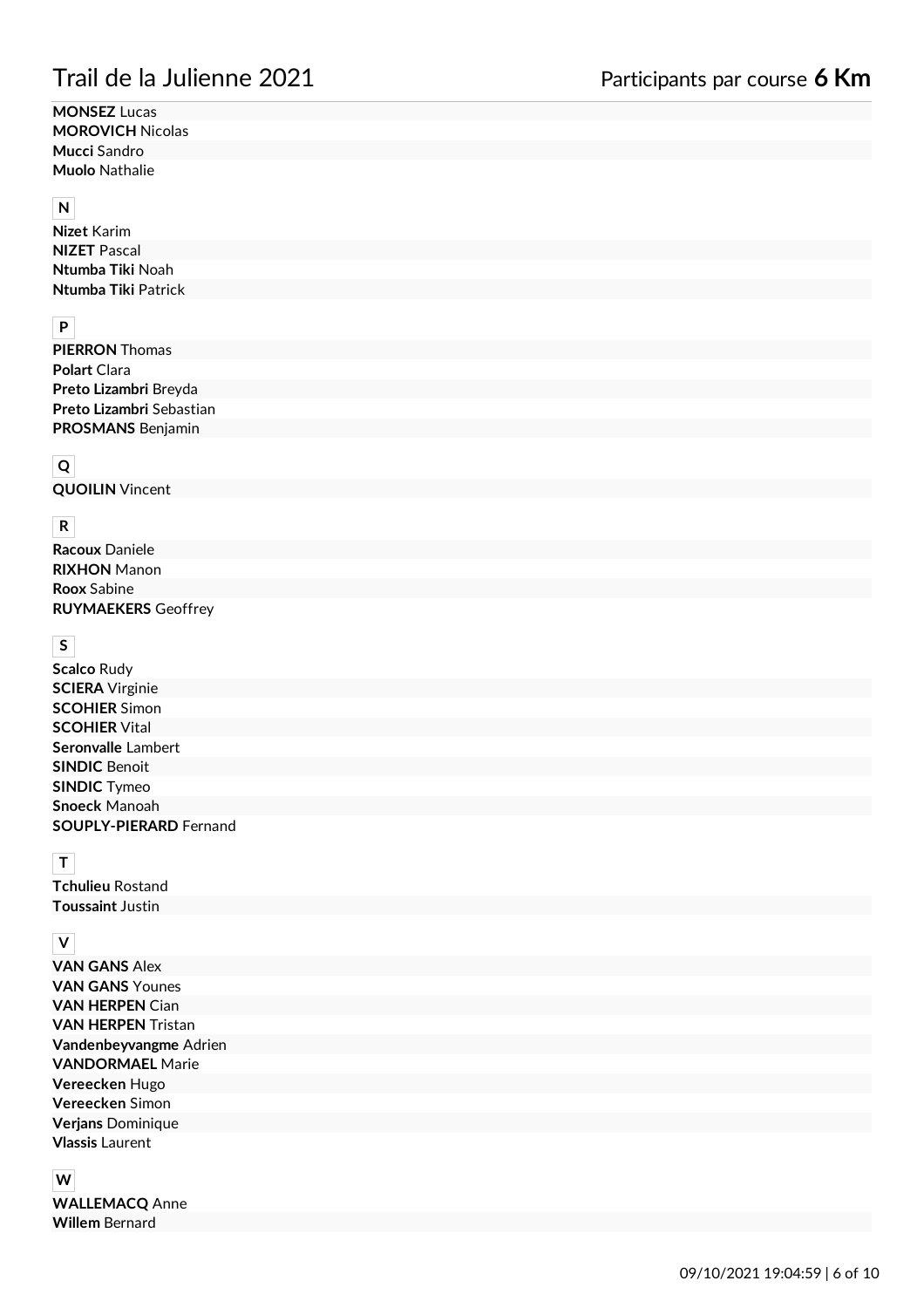# **A**

**ALBERT** Benoit

# **B**

**BARBUCCI** Greg **Benoit** Gilles **Bevalot** Claude **Boonen** Jean-Michel **Boudry** Marc **Bourse** Aurelien **Brauns** Fabian **Bruwier** Jean Paul

# **C**

**CALIFICE** Bertrand **Campione** Juliette **Canisius** Pierre-Olivier **Canjak** Raphael **Charlier** Edith **COLABELA** Marc **Compere** Brice **Connor** Sarah **Cornet** Patrick **COX** Anne-Sophie **CRUTZEN** Isabelle

## **D**

**DARCIS** Pascal **De Harlez** Amelie **DECRESSON** Renaud **DELMOTTE** Pascal **DESADELEER** Jean-Francois **Dessart** Kevin **DICKBURT VELAZQUEZ** Charles **DIERENS** Dennis **DIRICKS** Michael **Douin** Serge

## **F**

**Foret** Michael **FORTEMPS** Jimmy **Frippiat** Alix **Fumarola** Fabrice

# **G**

**Ghafghaf** Mehdi Karim **Granville** Didier

### **H**

| <b>Haeken Francis</b>      |  |
|----------------------------|--|
| <b>Henry Aline</b>         |  |
| <b>Henry Catherine</b>     |  |
| <b>Heusschen Dominique</b> |  |
|                            |  |

# **J**

**Josse** Noel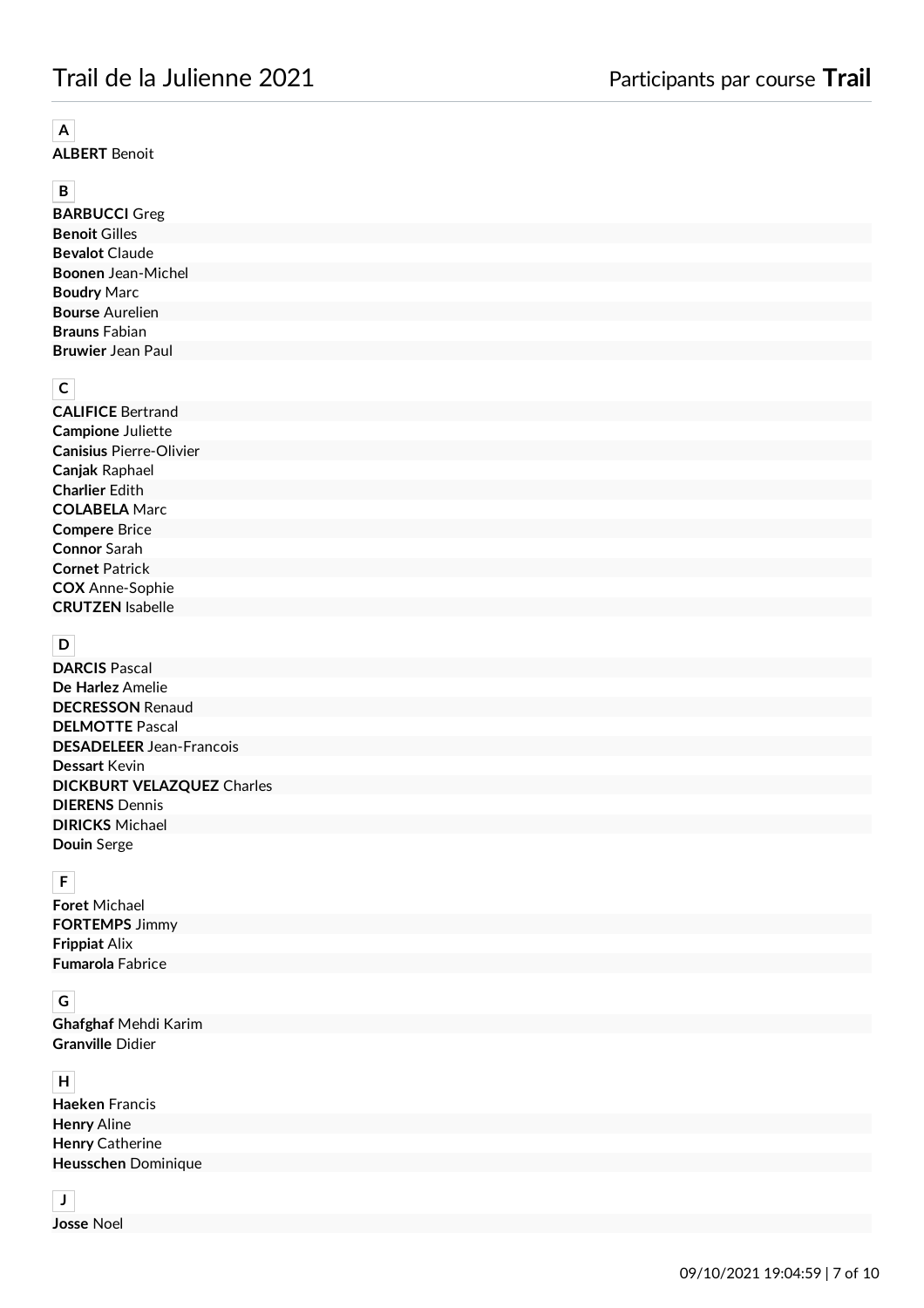#### **K**

**Keyser** Christian **Knops** Jerome **KUPPER** Roland

## **L**

**Langerome** Bernard **Lenart** Stephane **LENART** Benoit **LEPIEMME** Caroline **Locht** Pierre **LOWIS** Serge

## **M**

| <b>Maag</b> Severine        |  |
|-----------------------------|--|
| <b>MERTENS</b> Julien       |  |
| Michel Jean-Marc            |  |
| <b>Minguet Pierres-Yves</b> |  |

## **N**

**Nguyen Dang** Delphine **Niessen** Kevin **NIESTEN** Bruno

## **P**

| <b>PARTOUNS Francois</b>  |
|---------------------------|
| <b>Pepinster Caroline</b> |
| <b>Pepinster Florence</b> |
| <b>PINSART</b> Vincent    |
| POLMANS Riz1/2ginald      |

#### **R**

**Renauld** Michel **RIO** Biagino **Ruwet** Arnaud

# **S**

**SCATTONE** Gregory **Schreiber** X **STAS** Alain

# **T**

**Thoen** Jean-Michel **Thomas** Xavier **TOFFOLI** Nancy **Trippaers** Jerome

## **U**

**ULRICI** Xavier

## **V**

**Vancom** Alexandre **Verdin** Frederic

#### **W**

**Waucomont** Benoit **Wuidar** Sarah